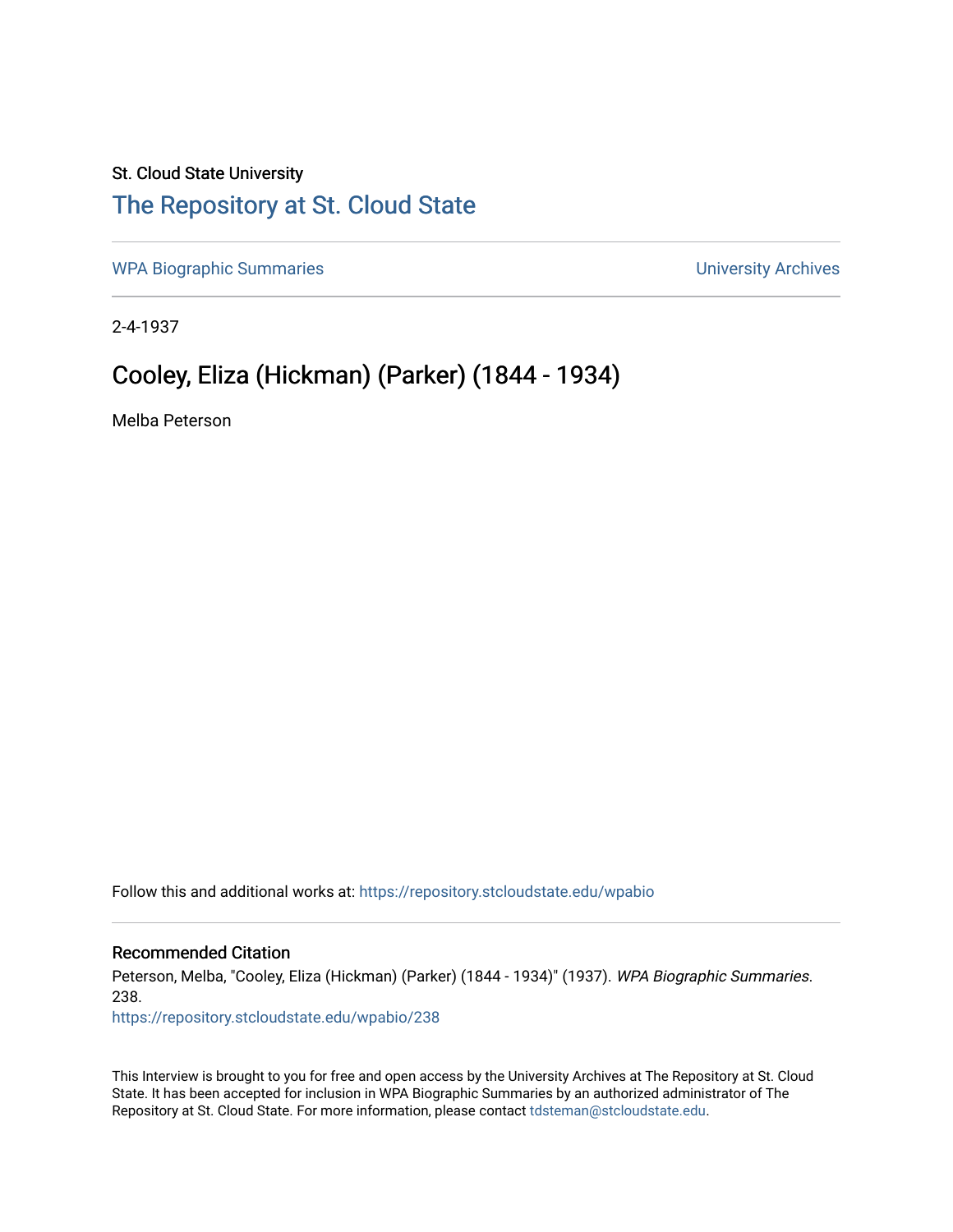### COOLEY, ELIZA (HICKMAN) (PARKER) File No.  $B-250$

 $\vec{r}$  =  $\vec{e}_1 + \vec{r}$ 

Eliza Hickman was born in Cape May County, New Jersey, on April 5. 1844. She was the second daughter of Peter S. and Deborah (Ingersoll) Hickman. She had nine brothers and sisters named Dannelia, Sarah. Henrietta, Richard, John J., Marietta, Emma, Adelaide, and Minnie.

Eliza Hickman came to Sauk Centre in 1862 with her parents who had first settled at Nininger, Dakota County, Minnesota when they came west. The trip from Nininger to Sauk Centre was made by ox-team, taking eight days and nights to complete the journey. Her father. Peter S. Hickman was ill during the entire journey.

After coming to Sauk Centre, Eliza Hickman was employed in sewing for Doctor Parker's family in the stockade.

On March 27, 1864, Eliza Hickman was united in marriage to N. S. Parker, a soldier in Company B. Eight Minnesota Regiment. After being mustered out of the army he operated a business at Osakis, Minnesota.

On July 17, 1867, while N. S. Parker and two other men were trying to reach Sauk Centre from Osakis by following a freshet in a boat, all were drowned.

N. S. Parker and Eliza (Hickman) Parker had one son, Charles Parker.

Eliza (Hickman) Parker was married on December 23, 1868 to William Parker, who was a brother of her first husband. William Parker died in the South. There is one living daughter, Mrs. V. L. Burgess of Sauk Centre who maiden name was Ivy Parker.

On August 28, 1887, Eliza (Hickman) Parker married William B. Cooley who died on March 1, 1897.

Eliza (Hickman) (Parker) Cooley lived with her daughter, Mrs.V L. Burgess for several years before her death on April 11, 1934. She is buried in Greenwood Cemetery.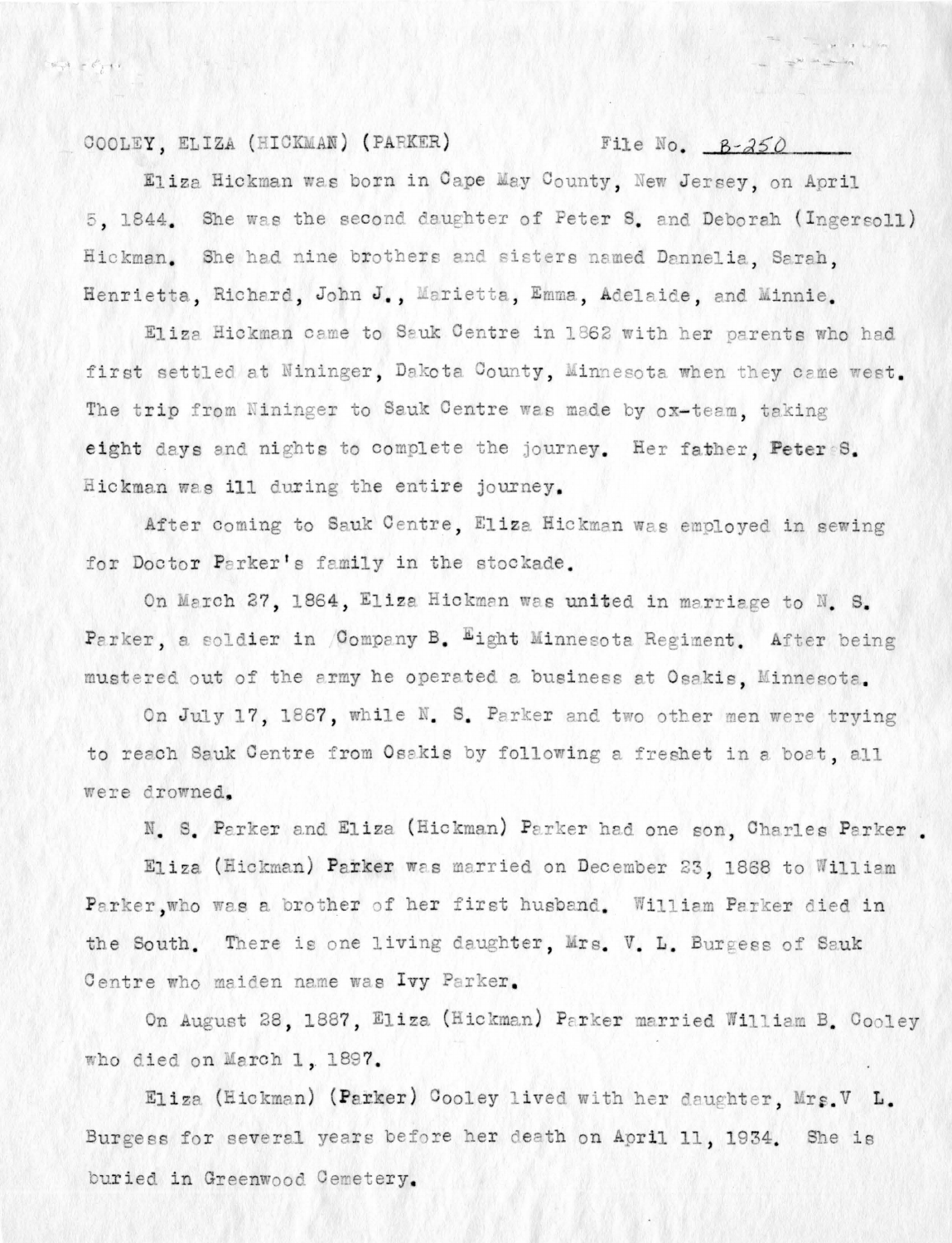COLLEY, ELIZA (HICKMAN) (PARKER)

| Page 2 |         |  |
|--------|---------|--|
|        | File No |  |

Interviewed: Mrs. Ivy (Pakker) Burgess<br>Date: February 4, 1937<br>By: Melba Peterson Date:<br>By:

Publication Granted